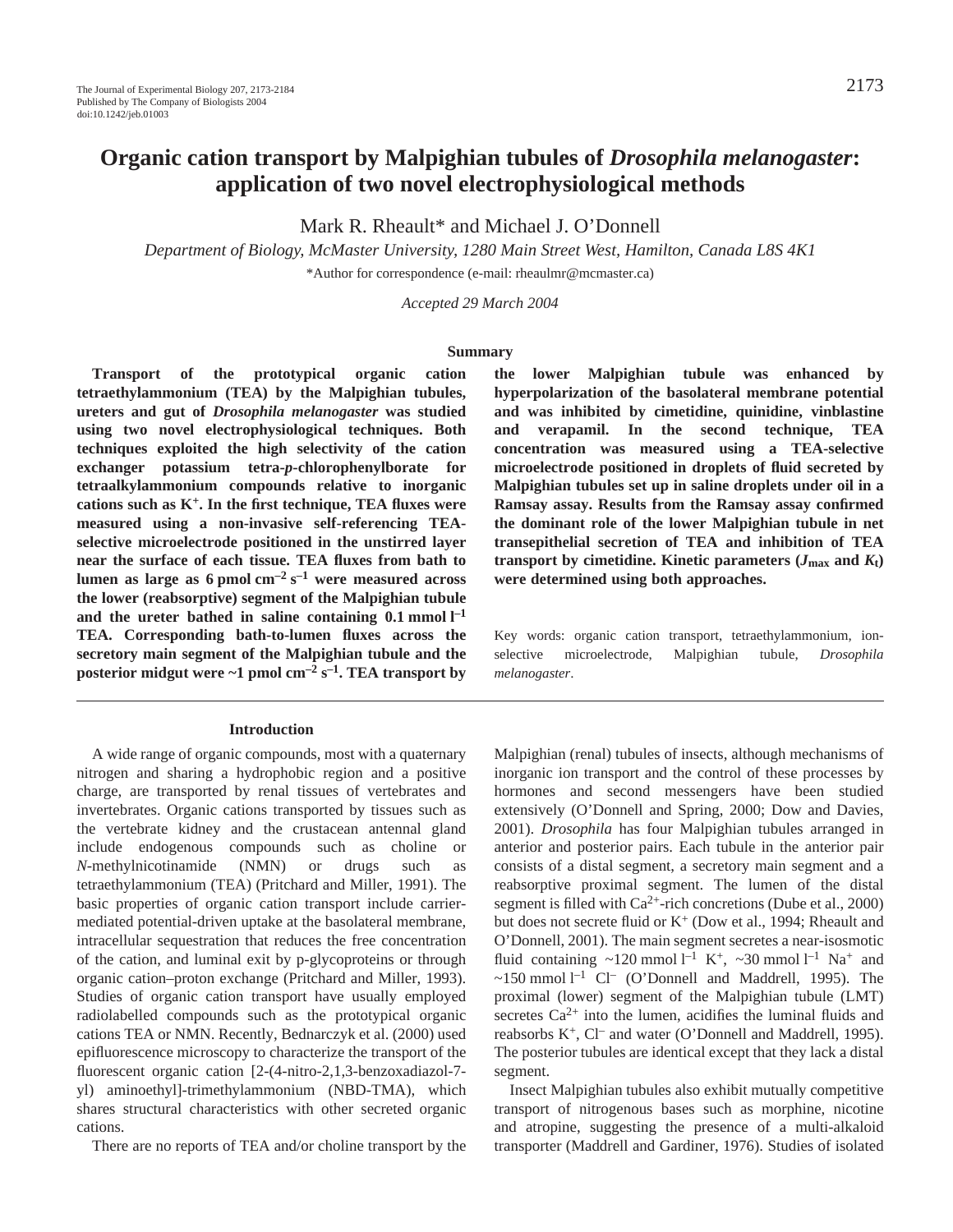Malpighian tubules of *Manduca* larvae by Gaertner et al. (1998) suggest that the insect alkaloid transporter involves a pglycoprotein-like mechanism. *Manduca* tubules also excrete basic (cationic) dyes such as methyl green and methylene blue (Nijhout, 1975). There are also reports of organic anion transporters for sulphonates and carboxylates in tubules of *Drosophila* and many other insect species (Maddrell et al*.*, 1974; Bresler et al., 1990; Quinlan and O'Donnell, 1998; Linton and O'Donnell, 2000).

This paper describes the application of new electrophysiological techniques for assessing the fluxes of tetraalkylammonium compounds, especially TEA, and has applied these techniques to analysis of organic cation transport by isolated tissues of *Drosophila melanogaster*. The techniques exploit the high selectivity of the cation exchanger potassium tetra-*p*-chlorophenylborate (Corning 477317) for quaternary ammonium compounds such as TEA and tetramethylammonium (TMA). Although originally used for measurement of  $K^+$  activity, the selectivity of microelectrodes based on this exchanger for TEA and TMA exceeds that for  $K^+$  by factors of  $10^7$  and  $10^{2.7}$ , respectively (Oehme and Simon, 1976; Ammann, 1986). Ion-selective microelectrodes based on cation exchangers have previously been used to reveal changes in extracellular space volume and tortuosity in the mammalian central nervous system through measurement of the extracellular concentration of TMA (Nicholson and Phillips, 1981). Microelectrode measurement of TMA concentration has also been used in studies of cell volume regulation in epithelial cells of the gallbladder of *Necturus maculosus* (Reuss, 1985). In this procedure, cells are loaded with TMA by transient exposure to a solution of high TMA concentration containing the pore-forming antibiotic nystatin. Upon removal of nystatin, in the continued presence of TMA, spontaneous restoration of the native ionic permeability of the cell membrane has been observed. After resealing of the cell membrane and removal of bathing saline TMA, intracellular TMA concentration can be measured using microelectrodes based on the cation exchanger potassium tetra-*p*chlorophenylborate (Corning 477317). Changes in intracellular TMA concentration, and hence in cell volume, elicited by alterations of the bathing medium osmolality, can thus be recorded (Reuss, 1985).

Our first method combines the high selectivity of the Corning 477317 ion exchanger for TEA and the selfreferencing ion-selective microelectrode technique for spatial and temporal analysis of ion flux (Smith et al., 1994; Piñeros et al., 1998). A TEA-selective self-referencing (TEA-SeR) microelectrode is moved between two positions within the unstirred layer next to the surface of a cell, and the measured difference in TEA concentration between the two positions is converted into a corresponding TEA flux. We have used this method to assess spatial and temporal variations in TEA flux in different regions of the Malpighian tubules and gut.

Our second approach uses TEA-selective microelectrodes to measure the concentration of TEA in fluid droplets secreted by isolated insect Malpighian tubules set up in a Ramsay secretion assay. Flux across the entire tubule can be calculated from the product of secretion rate and secreted droplet TEA concentration.

### **Materials and methods**

#### *Animals*

Oregon R strain of *Drosophila melanogaster* Meigen were maintained in laboratory cultures according to procedures described by Ashburner (1989). All experiments were carried out at room temperature (21–25°C) and ambient humidity. Malpighian tubules and guts were isolated from female flies, 3–7 days post-emergence, in all experiments.

#### *Dissection and Ramsay assay*

Procedures for dissection of Malpighian tubules and fluid secretion assays based on a modification of the original Ramsay (1954) technique have been described previously (Dow et al*.*, 1994). The anterior and posterior pairs of Malpighian tubules are each connected to the hindgut through a short ureter. Each pair of Malpighian tubules joined by a common ureter was dissected out under *Drosophila* saline consisting of (in mmol  $l^{-1}$ ): 117.5 NaCl, 20 KCl, 2 CaCl<sub>2</sub>, 8.5 MgCl<sub>2</sub>, 20 glucose, 10 L-glutamine, 10.2 NaHCO<sub>3</sub>, 4.3 NaH2PO4 and 8.6 Hepes. The saline was titrated with NaOH to pH 7. The addition of glutamine has been found to maintain higher and stable rates of fluid secretion for prolonged periods  $(22 h; Hazel et al., 2003)$ . Pairs of isolated tubules were transferred on fine glass probes from the dissecting saline to 10 µl droplets of saline under paraffin oil. One tubule of each pair was pulled out of the bathing droplet and wrapped around a fine steel pin until the lower tubule and the common ureter of the tubule pair was positioned in the oil just outside the bathing droplet. The lower tubule and ureter were thus positioned outside of the bathing saline, and so the composition of the secreted fluid was determined by transport activity of the main segment only. The lower tubule was readily identified by the absence of stellate cells. Secreted droplets formed at the end of the ureter were collected with a fine glass probe. Droplet diameters (*d*) were measured using an ocular micrometer, and droplet volume (nl) was calculated as  $\pi d^{3}/6$ . Secretion rate (nl min<sup>-1</sup>) was calculated by dividing droplet volume by the time (min) over which the droplet formed.

To collect fluid from tubules in which the lower tubule was also positioned inside the bathing droplet, an alternative preparation was used (O'Donnell and Maddrell, 1995). By dissecting out all four tubules plus a very short connecting section of gut, it was possible to collect fluid from two whole tubules, including both the main segments and the lower Malpighian tubule. One pair of tubules was positioned inside a 20 µl bathing saline droplet. One tubule of the other pair was removed and discarded, and the remaining tubule was pulled out into the paraffin oil and used to anchor the preparation. Fluid was thus collected after it had passed through the entire length of two tubules upstream of their common ureter.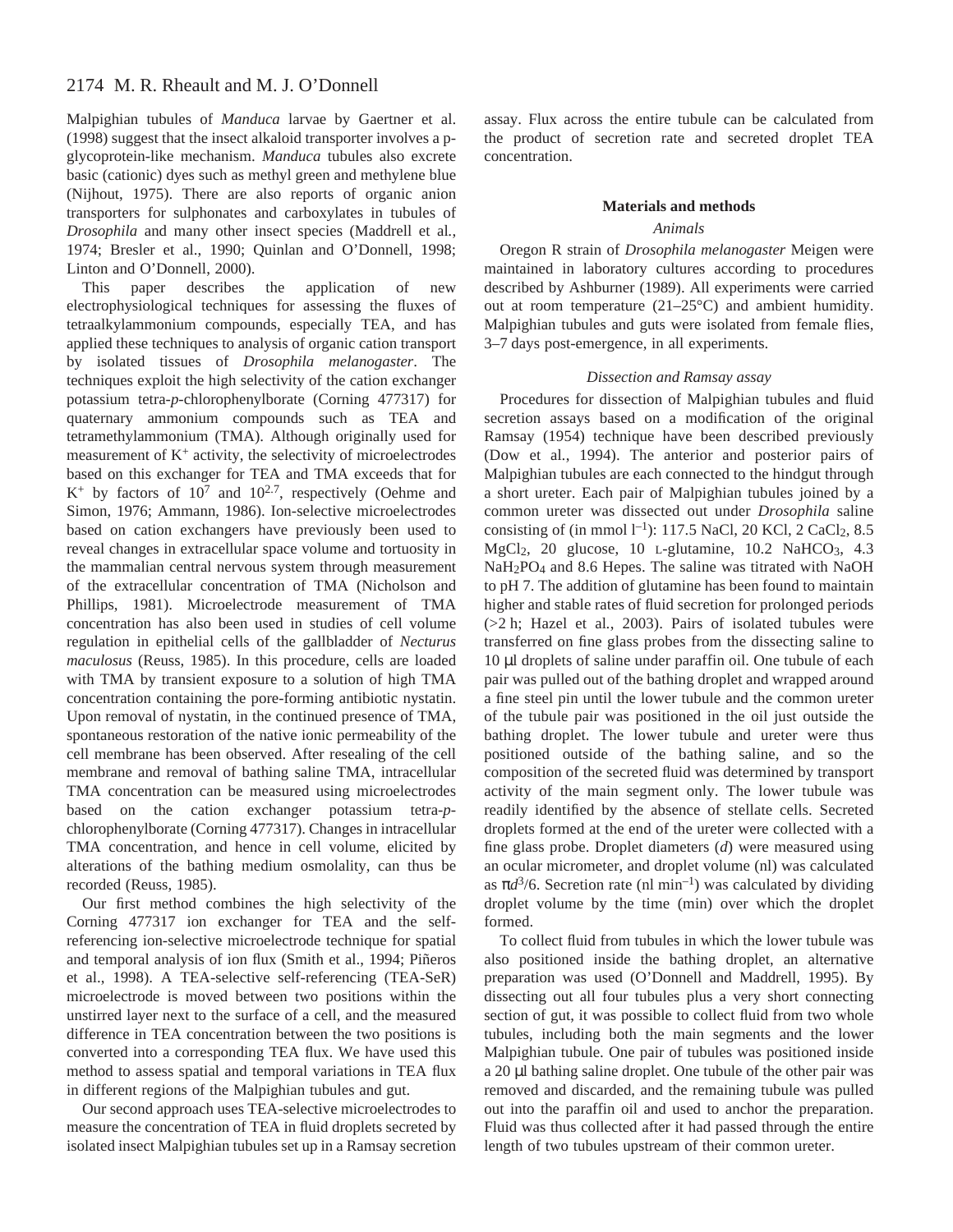## *Self-referencing ion-selective (SeRIS) microelectrode systems*

Technical and theoretical aspects of SeRIS microelectrodes have been described previously (Smith et al*.*, 1994; Piñeros et al., 1998). Application of the technique to the study of  $K^+$ transport by isolated insect Malpighian tubules was described in Rheault and O'Donnell (2001).

Procedures for microelectrode construction were similar to those described previously for measurement of  $K^+$  flux using valinomycin-based K+-selective microelectrodes (Rheault and O'Donnell, 2001). Micropipettes were pulled on a programmable puller (P-97 Flaming-Brown; Sutter Instrument Co., Novato, CA, USA), silanized by treatment with *N*,*N*dimethyltrimethylsilylamine (200°C, 30 min), cooled and then stored in an air-tight chamber over desiccant until use. Immediately prior to use, microelectrodes were back-filled with 100 mmol  $l^{-1}$  TEA Cl. Inclusion of TEA in the backfilling solution prevents non-Nernstian electrode responses to tetraalkylammonium ions (Nicholson and Phillips, 1981). The TEA Cl solution was forced to the tip by positive pressure and the microelectrode tip was then front-filled with a short column length  $(\sim 100 \,\mu m)$  of Corning ion exchanger 477317 (IE190; WPI, Sarasota, FL, USA). Electrical contact between the microelectrode and the head stage of the self-referencing probe was made through a chlorided silver wire (EHBI; WPI). The reference electrode consisted of a  $10 \text{ cm-long}$ ,  $1.5 \text{ mm}$ diameter glass capillary tube (TW150-4) filled with a mixture of 3 mol  $l<sup>-1</sup>$  KCl and 1% agar inserted into a microelectrode holder half-cell (MEH3S; WPI) filled with  $3 \text{ mol } l^{-1}$  KCl. In some experiments, the transport of tetramethylammonium (TMA), tetrapropylammonium (TPA) or tetrabutylammonium (TBA) was measured. Corresponding self-referencing microelectrodes for TMA, TPA or TBA were also based on Corning ion exchanger 477317, but the backfilling solutions were  $100$  mmol  $l^{-1}$  TMA Cl, TPA Cl or TBA Cl, respectively. Preliminary experiments showed that electrodes based on the same exchanger responded poorly to changes in the concentration of tetrapentylammonium Cl, and thus the transport of this compound was not examined.

Briefly, the SeRIS used in this study utilized an orthogonal array of computer-controlled stepper motors (CMC-4; Applicable Electronics Inc., Forrestdale, MA, USA) fitted to a set of translator stages (Newport Corp., Fountain Valley, CA, USA). The stepper motors moved the microelectrode in three dimensions with submicron accuracy and repeatability. At each measurement site, the electrode was moved perpendicular to the tissue surface between two positions separated by  $100 \mu m$ . The electrode was moved only at right angles to the long axis of the electrode because movement along the long axis affects stability of the ion exchanger column, as discussed by Smith et al. (1994). Voltage measurements taken at the limits of the excursion were amplified 1000-fold using an IPA-2 ion/polarographic amplifier (Applicable Electronics Inc.). These measurements were used to calculate a voltage difference over the excursion distance of the microelectrode. This differential signal was then converted into a TEA concentration difference using a standard microelectrode

## *Organic cation transport by Malpighian tubules* 2175

calibration curve that related voltage output to TEA concentration in saline. The highly sensitive self-referencing system resolves voltage differences as small as  $10 \mu V$  in a bathing medium containing  $4$  mmol  $l^{-1}$  TEA, corresponding to a difference in concentration as small as 0.04%. The TEA-SeR microelectrode was viewed using an inverted microscope equipped with a video camera. A Pentium PC running automated scanning electrode technique (ASET) software (Sciencewares, East Falmouth, MA, USA) controlled the 'move, wait and sample' protocol at each measurement site. The TEA-SeR microelectrode tip was first 'moved' to a site  $10~\mu$ m from the tissue surface. The microelectrode then remained stationary during the 9 s 'wait' period to allow ion gradients near the tubule to re-establish after the localized stirring during the movement period. No data were collected during the wait period. Lastly, microelectrode voltage was recorded and averaged for 1 s during the 'sample' period. The probe was then moved to the other extreme of the  $100 \mu m$ excursion, followed by another wait and sample period. Each move, wait and sample cycle at each extreme of probe excursion was complete in 10 s. Each flux determination required measurement of the concentration difference between the two extremes of probe excursion, for a total of 20 s. Fluxes were reported as an average of 3–5 repetitive measurements at each site.

## *TEA-SeR microelectrode measurement of TEA flux: electrode slope, selectivity and efficiency*

In saline containing 20 mmol  $l^{-1}$  K<sup>+</sup>, the electrode slope for a change from 0.1 to 1 mmol<sup>1-1</sup> TEA was  $58.2 \pm 0.1$  mV ( $n=50$ microelectrodes). Under the conditions of our experiments, application of the Nicolsky–Eisenman equation (Ammann, 1986) indicates that the interference of  $K^+$  on the differential signal recorded by the TEA-SeR microelectrodes is negligible  $(<0.01 \mu V$ ). Slopes of microelectrodes based on Corning ion exchanger 477317 for a 10-fold change in the concentration of TMA, TPA and TBA from 0.4 mmol  $l^{-1}$  to 4 mmol  $l^{-1}$  in saline were 57.7 mV (*N*=2), 58.5 mV (*N*=2) and 59.6 mV (*N*=1), respectively.

Previous studies have shown that because of the time constant associated with measurements made with highimpedance electrodes, self-referencing microelectrodes for other ions may measure less than the actual gradient if vibrated between the two excursion limits at frequencies of  $>0.3$  Hz. Under these circumstances, the electrode may measure only 65% of the true signal for  $Ca^{2+}$  (Smith et al., 1994), 85% for  $K^+$  or 63% for H<sup>+</sup> (Faszewski and Kunkel, 2001) and must be corrected to provide estimates of true flux (Smith et al*.*, 1994). Recent papers suggest that measurements of Cl<sup>-</sup> can be achieved with near 100% efficiency (Land and Collett, 2001). We have used a move, wait and sample protocol that involves sampling once every 10 s. These low sampling rates are appropriate because of the relatively large size of the signals recorded by TEA-SeR microelectrodes (typically  $100-1000 \mu V$ ) relative to the rate of drift of the electrode potential  $({\sim}0.4 \,\mu\text{V}\,\text{S}^{-1})$ . Efficiency of TEA-SeR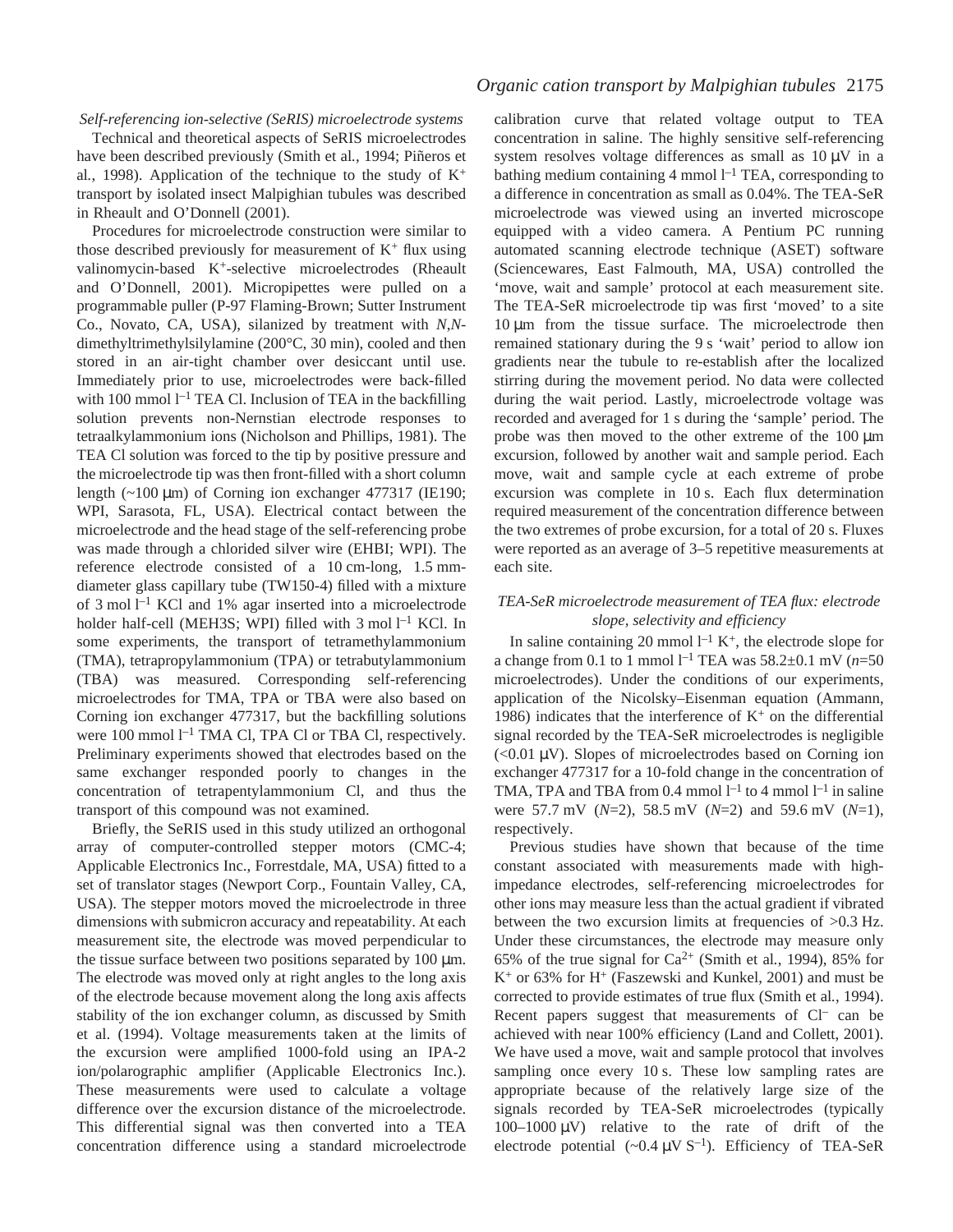microelectrodes was determined using a gradient established by leakage of TEA from a source microelectrode filled with 1 mmol  $l^{-1}$  TEA, which was placed in a bath containing  $100 \mu$ mol  $l^{-1}$  TEA. The efficiency of TEA-SeR microelectrodes was not significantly different from 100%, based on 31 self-referencing measurements of gradients between 700 and  $1200 \mu V$  and comparing these with measurements made at intervals of 60 s using static TEAselective microelectrodes.

For TEA-flux measurements with SeRIS microelectrodes, tissues were transferred after dissection to 35 mm-diameter Petri dishes filled with 4 ml saline. Petri dishes were pre-coated with 100  $\mu$ l droplets of 125  $\mu$ g ml<sup>-1</sup> poly-L-lysine and air dried before filling with saline to facilitate adherence of the tubules to the bottom of the dish. Fluxes were typically measured at 3–8 sites in the field of view (550  $\mu$ m at 10 $\times$  magnification). The preparation was then moved so that sites in an adjacent region of the gut or Malpighian tubule could be scanned. When there were significant spatial variations in TEA flux, these have been plotted as a function of distance from some readily identifiable morphological feature such as the junction of the ureter and hindgut or the junction of the ureter and the two lower Malpighian tubules. When there was no evidence of spatial variation, the data were pooled for each region (midgut, hindgut).

### *Calculation of TEA flux*

TEA-specific signal differences (∆*V*; measured in µV) obtained over the amplitude of the TEA-SeR microelectrode excursion were corrected for the background concentration of TEA and converted to a TEA concentration difference (∆*C*;  $\mu$ mol cm<sup>-3</sup>) using the equation:

$$
\Delta C = 2.3 \; (\Delta V C_B)/S \; , \tag{1}
$$

where ∆*V* is the signal difference measured over the amplitude of electrode excursion,  $C_B$  is the background concentration of TEA in the medium ( $\mu$ mol cm<sup>-3</sup>) and *S* is the slope ( $\mu$ V) of the electrode measured in response to a 10-fold change in TEA concentration. Except where noted,  $C_B$  was 0.1  $\mu$ mol cm<sup>-3</sup> in all experiments. Derivations of this equation are given by Kuhtreiber and Jaffe (1990) and Smith et al*.* (1994). Values of ∆*C* were converted into corresponding fluxes by substitution into the Fick equation:

$$
J_{\text{TEA}} = D(\Delta C/\Delta r) \,, \tag{2}
$$

where  $J_{\text{TEA}}$  is the flux of TEA (mol cm<sup>-2</sup> s<sup>-1</sup>), *D* is the diffusion coefficient of TEA at 25<sup>o</sup>C (0.868×10<sup>-5</sup> cm<sup>2</sup> s<sup>-1</sup>) and ∆*r* is the amplitude of electrode excursion (cm). For SeRIS measurements of TMA, TPA or TBA flux, the values of *D* are  $1.196 \times 10^{-5}$  cm<sup>2</sup> s<sup>-1</sup>, 0.623×10<sup>-5</sup> cm<sup>2</sup> s<sup>-1</sup> and  $0.519\times10^{-5}$  cm<sup>2</sup> s<sup>-1</sup>, respectively (Lide, 2002).

# *Effects of variations in bathing saline K<sup>+</sup> or drugs on TEA electrode signal*

For experiments involving application of drugs or changes in bathing saline  $K^+$ , the response of the electrode to a 10-fold

change in [TEA] was measured in the presence or absence of the drug or change in  $[K^+]$ . This was necessary because electrodes based on tetra-*p*-chlorophenylborate respond to organic cations other than TEA. All drugs were dissolved in saline. A reduction in slope of  $>2$  mV was considered the upper limit of acceptability for the drug at the concentration used. There was no effect of cimetidine  $(0.1 \text{ mmol } l^{-1})$ , verapamil (5 µmol  $l^{-1}$ ) or vinblastine (2 µmol  $l^{-1}$ ) on electrode response to TEA (0.1–1 mmol  $l^{-1}$ ). For 10 µmol  $l^{-1}$  quinidine, the slope of the electrode response to a 10-fold change in TEA concentration was reduced by 2.5 mV. For  $2 \mu$ mol l<sup>-1</sup> quinidine, there was no effect on electrode slope. There was no effect on TEA-SeR microelectrode slope when  $[K^+]$  in the bathing saline was increased from 2 to 20 mmol  $l^{-1}$  or decreased from 100 to 10 mmol  $l^{-1}$ .

### *Measurement of TEA in secreted fluid*

In the second technique, TEA flux was calculated as the product of fluid secretion rate (nl min<sup>-1</sup>) and secreted fluid TEA concentration. Secreted fluid droplets were collected under paraffin oil using the Ramsay assay, and the concentration of TEA was determined using TEA-selective microelectrodes. One problem with the use of ion-selective microelectrodes for these measurements is that the paraffin oil tends to enter the tip of the silanized micropipette tip by capillarity, displacing the ionophore cocktail. In the past, we have used careful adjustment of the silanization time so that the micropipette is sufficiently hydrophobic to retain the ionophore cocktail when the micropipette tip is in aqueous solutions but not so hydrophobic as to cause movement of oil into the tip. Although this approach works well with ionophore cocktails based on neutral carriers in nitrophenyl octyl ether, we have found the success rate to be low for electrodes filled with Corning 477317. Instead, we have found that the displacement of the ionophore cocktail in silanized micropipettes placed in paraffin oil can be prevented by coating the tip of the micropipette with a thin layer of highmolecular-mass poly vinyl chloride (PVC; 81392, Sigma-Fluka, Oakville, ON, Canada). It is worth noting that macroscopic ion-selective electrodes are often fabricated using PVC membranes and appropriate ionophores (Ammann, 1986). Micropipettes were silanized, backfilled with  $100$  mmol  $l^{-1}$ TEA Cl and front-filled with Corning 477317 as described above for TEA-SeR microelectrodes. The tip of the micropipette was then dipped in a 5% (w/v) solution of PVC in tetrahydrofuran for  $\sim 0.5$  s. The dipping was repeated 3–4 times at intervals of a few seconds. Evaporation of the tetrahydrofuran resulted in a thin  $(-1 \mu m)$  coating of PVC around the distal  $200-500 \mu m$  of the micropipette. Electrode slope and selectivity were unaltered by coating with PVC.

#### *Calculations and statistics*

Values are expressed as means  $\pm$  s.E.M. for the indicated number (*n*) of sampling sites on the indicated number of tubules (*N*). Two-sample *F*-tests were used to compare the variances of the data for the control and experimental groups. Depending on the outcome of each *F*-test, differences between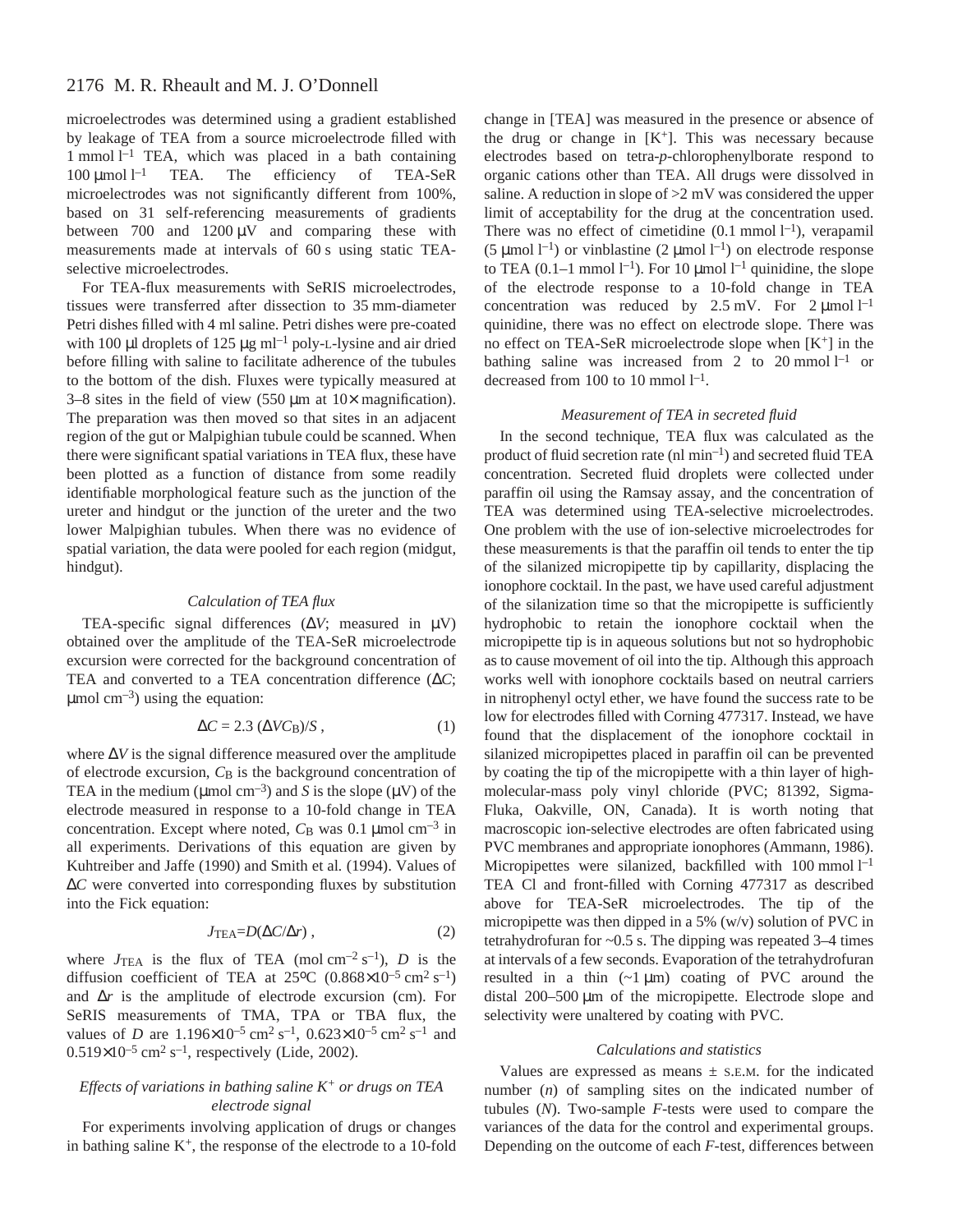experimental and control groups were compared using unpaired Student's *t*-tests assuming either equal or unequal variances. Differences were considered significant if *P*<0.05. The responses of the same group of tubules before and after an experimental treatment were compared using a paired *t*-test. Concentration–response curves relating TEA flux or secreted fluid TEA concentration to bathing saline TEA concentration were fitted using a commercial graphics and analysis package (Igor; Wavemetrics Inc., Lake Oswego, OR, USA) and an associated set of analysis procedures written by Dr F. Mendez (Patcher's Power Tools; http://www.wavemetrics.com/Users/ ppt.html). The iterative procedure allowed estimation of the kinetic parameters  $J_{\text{max}}$  and  $K_t$  (see below) for TEA transport.

### **Results**

## *Regional variation in TEA transport by the Malpighian tubules and gut*

Measurements with TEA-SeR microelectrodes revealed pronounced regional variations in TEA flux across the Malpighian tubules of *Drosophila melanogaster*. The largest inward fluxes of TEA were in the lower Malpighian tubule (LMT) close to the ureter (Fig. 1). Influx was nearly constant  $(\sim 1.1 \text{ pmol cm}^{-2} \text{ s}^{-1})$  over much of the fluid-secreting main segment of the tubule, then declined to zero or reversed to a small efflux in the distal segment. Fluxes were stable for 30–80 min in most preparations (Fig. 2).

Previous studies using the Ramsay technique for fluid collection from isolated Malpighian tubules under paraffin oil have not examined the transport properties of the ureter because this region of the tubule is necessarily positioned outside the bathing saline droplet to permit collection of secreted fluid droplets. The SeRIS permits direct measurement of ion flux across the ureter. TEA influx across the lower Malpighian tubule and the adjacent regions of the ureter were of similar magnitude (Fig. 3). Influx was reduced in the proximal ureter closest to the junction with the gut (Fig. 3B).

Scans of the gut with TEA-SeR microelectrodes revealed that TEA is secreted by the posterior half of the midgut. The mean flux of  $0.99\pm0.09$  pmol cm<sup>-2</sup> s<sup>-1</sup> (*n*=45 sites in eight preparations) was of similar magnitude to that across the main segment of the Malpighian tubules. Scans of the anterior half of the midgut, including the proventriculus, showed that the magnitude of TEA flux  $(0.03\pm0.04 \text{ pmol cm}^{-2} \text{ s}^{-1}; n=45 \text{ sites}$ in four preparations) in this region was not significant. By contrast, there was a small but significant efflux of TEA of  $0.12\pm0.03$  pmol cm<sup>-2</sup> s<sup>-1</sup> (*n*=43 sites in four preparations) across the hindgut and rectum.

### *Kinetics and selectivity of tetraalkylammonium transport*

Measurements of TEA flux in bathing saline TEA concentrations between 0.05 and 4 mmol  $l^{-1}$  were used to construct concentration–response curves for TEA transport by the lower tubule, the main segment and the posterior midgut (Fig. 4). The values of the Michaelis–Menten parameters  $J_{\text{max}}$ and  $K_t$  for the main segment and the posterior midgut were



Fig. 1. (A) Representative scan of tetraethylammonium (TEA) flux at locations along the secretory segment of the Malpighian tubule (MT) and the lower MT (LMT). Tubules were bathed in saline containing 100  $\mu$ mol l<sup>-1</sup> TEA. The common ureter and part of the other LMT of the pair are shown. The tip of the TEA-SeR microelectrode is located just above the asterisk. The image is a collage formed from two images. At each site, indicated by arrowheads, ASET software calculated the TEA-specific signal differences (∆*V*; µV) between the two limits of microelectrode excursion by subtracting the voltage at the outer limit of the excursion from that measured at the inner limit. The length of each arrow corresponds to the magnitude of TEA influx. (B) TEA influx as a function of distance from the ureter along lower, main and distal segments of the MT. An influx of TEA reduces TEA concentration in the unstirred layer adjacent to the surface of the tissue, and the corresponding voltage difference is therefore negative. Distance 0 on the abscissa corresponds to the junction of the ureter and the LMT. Both the differential signal recorded by the TEA-SeR microelectrode (right ordinate) and the calculated TEA influx (left ordinate) are shown (*N*=4).

similar, whereas TEA flux across the lower tubule was associated with a lower  $K_t$  and a  $J_{\text{max}}$  value approximately 4fold higher than in the other two tissues (Fig. 4). The transport efficiency for each tissue was calculated as *J*max/*K*t. Such calculations showed that the transport efficiency of the lower tubule was 5.8-fold greater than that of the main segment and 7.9-fold greater than that of the posterior midgut. It should be noted that the presence of an unstirred layer around the tubule necessitated that our reported  $K_t$ , which reflected the bulk medium TEA concentration, was an overestimate of the true  $K_t$  at the membrane surface (Winne, 1973). This was corrected by subtracting the ∆*C* in the unstirred layer from the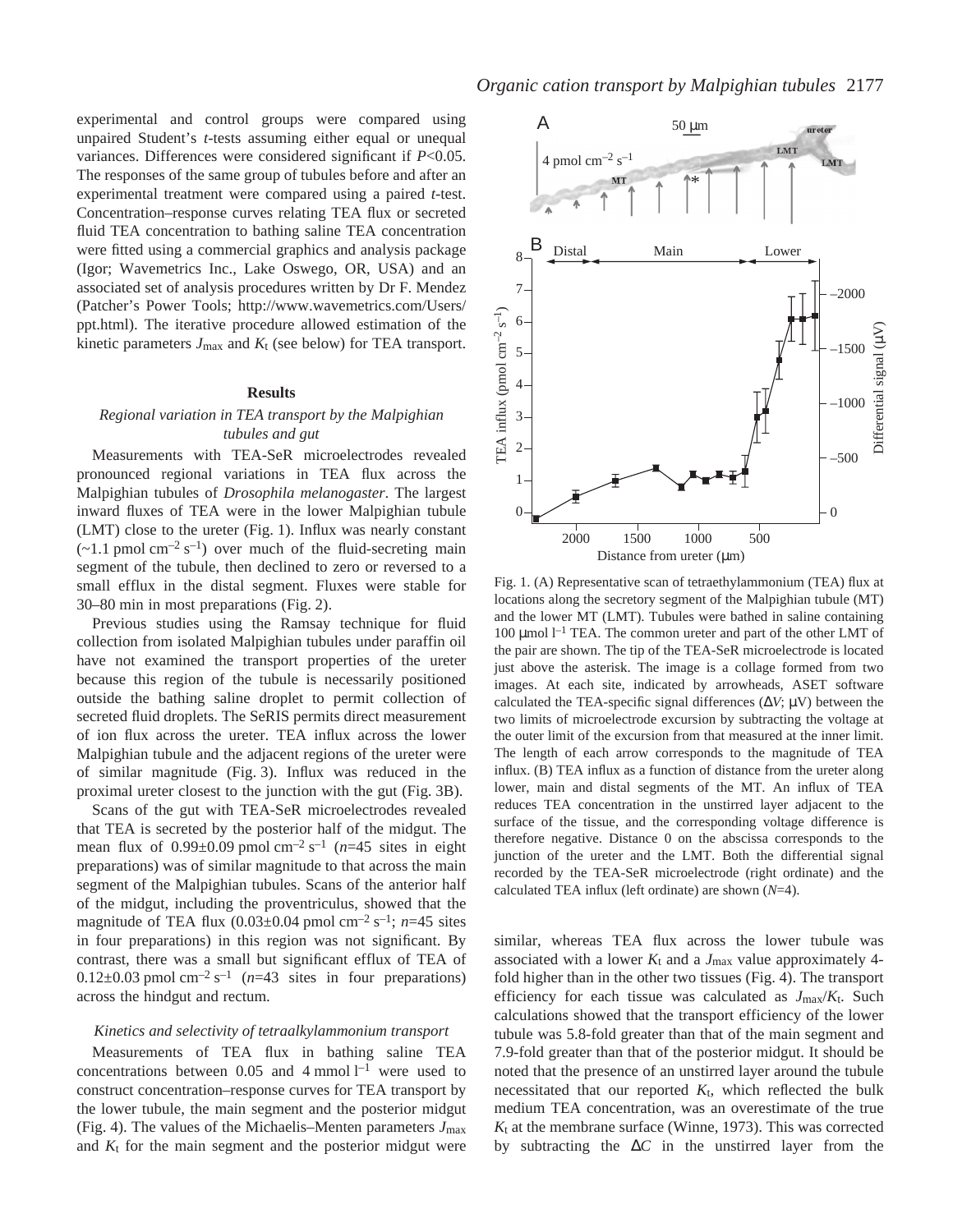concentration in the bulk medium to yield the concentration of TEA at the membrane surface. Kinetic values were then recalculated using the concentrations of TEA at the membrane surface and compared with those calculated using bulk medium TEA concentrations. Using the data from our experiments, we have approximated this overestimate to be  $\sim$  10 µmol l<sup>-1</sup> for our reported  $K_t$  of ~100–200 µmol  $l^{-1}$ . This error is relatively small compared with our reported values and has been ignored so that our kinetic values measured using the TEA-SeR technique can be compared with those in subsequent secreted fluid experiments where no estimate of unstirred layer dimensions is possible. It should also be noted that all reported kinetic values represent the steady-state consequence of at least two transport steps operating in series in the tubule epithelium.

Analysis of signal-to-noise ratios shows that the TEA-SeR microelectrodes were sufficiently sensitive to resolve TEA fluxes over the entire concentration range used in the experiments described in Fig. 4. The voltage difference  $(\Delta V)$ recorded in the unstirred layer of the lower segment in the lowest TEA concentration (50 µmol l<sup>-1</sup>) was  $2485\pm364$  µV, and the corresponding background signal in the bulk medium where there was no gradient was  $35\pm12 \mu V$ . The signalto-noise ratio was therefore 2485/35=71. At the highest concentration of TEA (4 mmol  $l^{-1}$ ), the recorded values for  $\Delta V$ in the unstirred layer and bath were  $239\pm30~\mu$ V and  $12\pm4~\mu$ V, respectively, corresponding to a signal-to-noise ratio of 20. The signal-to-noise ratios for the main segment at the lowest (50 µmol  $l^{-1}$ ) and highest (4 mmol  $l^{-1}$ ) TEA concentrations were 9 and 7, respectively.



Fig. 2. Temporal stability of tetraethylammonium (TEA) influx recorded at a single site in the lower Malpighian tubule (LMT) on each of two tubules (circles, squares). Tubules were bathed in saline containing  $100 \mu$ mol l<sup>-1</sup> TEA. Each point is the mean of three measurements at the same site at intervals of 2.5 min.

In addition to TEA, self-referencing ion-selective microelectrodes based on the Corning ion exchanger were used to study transport in the lower tubule of three other quaternary ammonium compounds, TMA, TPA and TBA. Sequential comparisons of TEA flux *versus* TMA, TPA or TBA on the same tissue using appropriately backfilled self-referencing ionselective microelectrodes and substitution of the bath tetraalkylammonium compounds were performed (Table 1). Fluxes of TEA were significantly larger than those of TMA, TPA or TBA at the same concentration (100  $\mu$ mol l<sup>-1</sup>).

## *Effects of bathing saline [K+] on TEA fluxes*

Previous studies have shown that carrier-mediated uptake of TEA varies when membrane potential is altered by changing saline K+ concentration (Smith et al*.*, 1988). Basolateral membrane potential in the main segment of *Drosophila* tubules changes by  $\sim$  40 mV when bathing saline potassium concentration is changed from 10 to 100 mmol  $l^{-1}$  K<sup>+</sup> (O'Donnell et al., 1996). Fig. 5 shows the effects of changes in bathing saline  $K^+$  concentration on fluxes measured with TEA-SeR microelectrodes. TEA fluxes in the lower tubule



Fig. 3. (A) Representative scan of tetraethylammonium (TEA) flux at locations along the lower Malpighian tubule (LMT) and ureter. Tubules were bathed in saline containing  $100 \mu$ mol l<sup>-1</sup> TEA. The length of each arrow corresponds to the magnitude of TEA influx and the axis of each arrow indicates the axis of the TEA-SeR microelectrode's movement. (B) TEA influx (left ordinate) and differential signal (right ordinate) in the LMT, distal ureter and proximal ureter. The proximal ureter is defined as the 50% of the ureter length closest to the gut. Each bar shows mean + S.E.M. for *N*=6 preparations.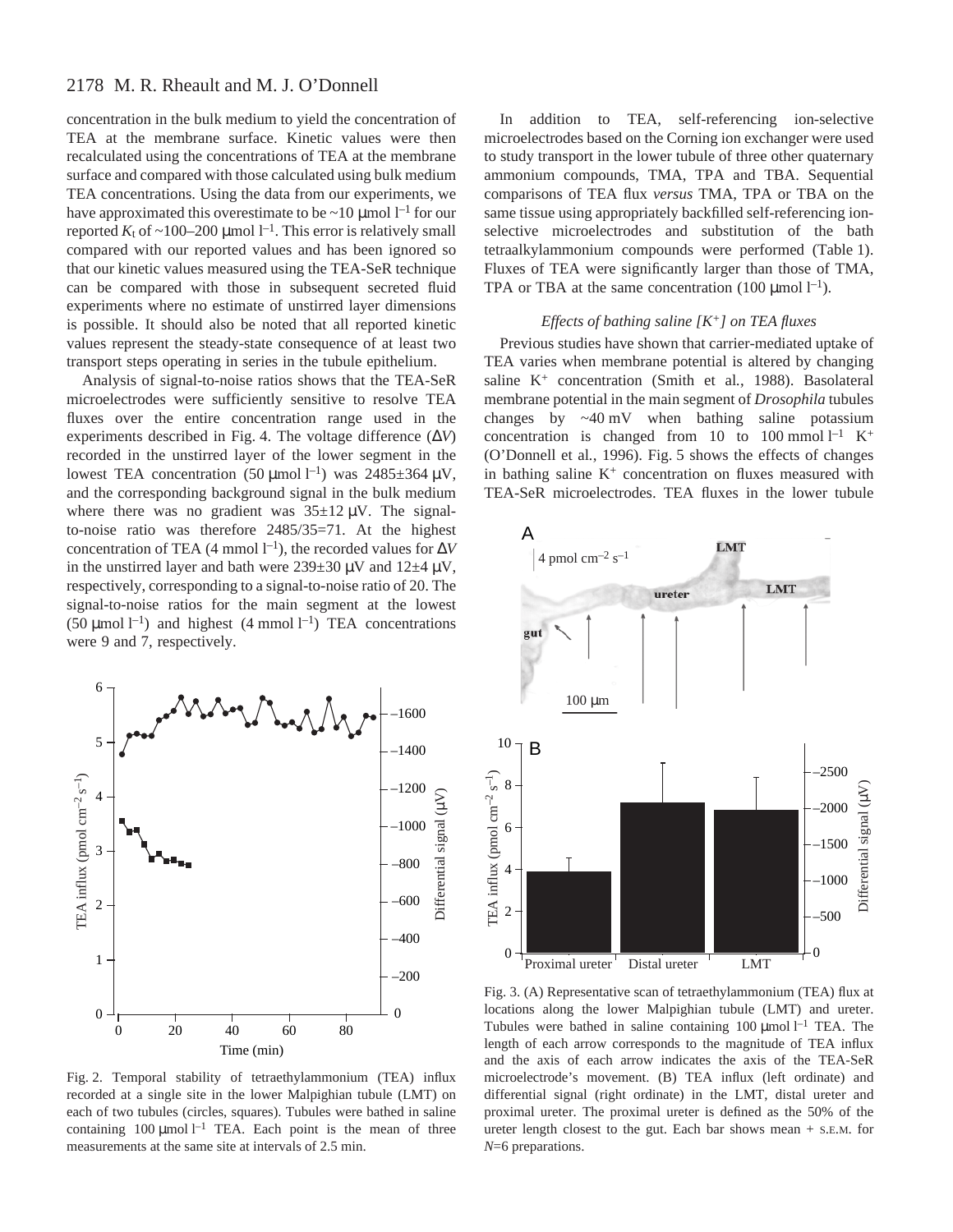decreased by 64%, within 6 min, when bathing saline  $K^+$ concentration was increased from 10 to 100 mmol  $l^{-1}$ (Fig. 5A). The decrease was partially reversed within 6 min of restoring bath  $K^+$  concentration to 10 mmol  $l^{-1}$ . TEA flux in the main segment increased by 176%, within 6 min, when bath  $K^+$  concentration was reduced from 20 to 2 mmol  $l^{-1}$  (Fig. 5B).

#### *Pharmacology*

TEA influx in the lower Malpighian tubule was reduced 53% within 30 min of the addition of 5  $\mu$ mol l<sup>-1</sup> verapamil (Fig. 6). There was no effect of verapamil on TEA flux in the main segment or the distal tubule. TEA influx in the lower tubule



Fig. 4. Concentration–response curves for tetraethylammonium (TEA) influx in the (A) lower Malpighian tubule (LMT), (B) Malpighian tubule main segment and (C) midgut. Each point is the mean  $\pm$  s.e.m. of *N*=4–7 preparations. Values for *J*<sub>max</sub> and *K*<sub>t</sub> were determined by non-linear regression analysis as described in the Materials and methods.

Table 1. *Comparisons of TEA and TPA, TMA or TBA fluxes in the LMT, measured sequentially with self-referencing ionselective microelectrodes*

|                   | Mean flux<br>(pmol cm <sup>-2</sup> s <sup>-1</sup> ) | $n$ sites | $N$ tubules | P       |  |
|-------------------|-------------------------------------------------------|-----------|-------------|---------|--|
| TEA<br>TMA        | $1.88 + 0.30$<br>$0.74 + 0.22$                        | 15        | 5           | < 0.001 |  |
| TEA<br><b>TPA</b> | $3.01 \pm 0.16$<br>$1.61 + 0.07$                      | 20        | 5           | < 0.001 |  |
| TEA<br>TBA        | $3.57 \pm 0.39$<br>$1.67+0.10$                        | 27        | 8           | < 0.001 |  |

Values are means  $\pm$  s.E.M. All tetraalkylammonium compounds were dissolved in saline at a concentration of  $100 \mu$ mol  $l^{-1}$ . The order of presentation of the compounds was reversed for each tubule. TBA, tetrabutylammonium; TEA, tetraethylammonium; TMA, tetramethylammonium; TPA, tetrapropylammonium; LMT, lower Malpighian tubule.



Fig. 5. Effects of bathing saline potassium concentration on tetraethylammonium (TEA) influx (left ordinate) and differential signal (right ordinate) in the (A) lower Malpighian tubule (LMT) and (B) Malpighian tubule main segment. LMTs were bathed in saline containing 10 or 100 mmol  $l^{-1}$  K<sup>+</sup>. Main segments were bathed in salines containing 20 or 2 mmol  $l^{-1}$  K<sup>+</sup>. All salines contained 100  $\mu$ mol<sup>1-1</sup> TEA. The height of each bar represents the mean + S.E.M. (*N*=4 main segments; *N*=7 LMTs). Asterisks denote significant differences  $(P<0.05)$  from the value of the bar to the immediate left.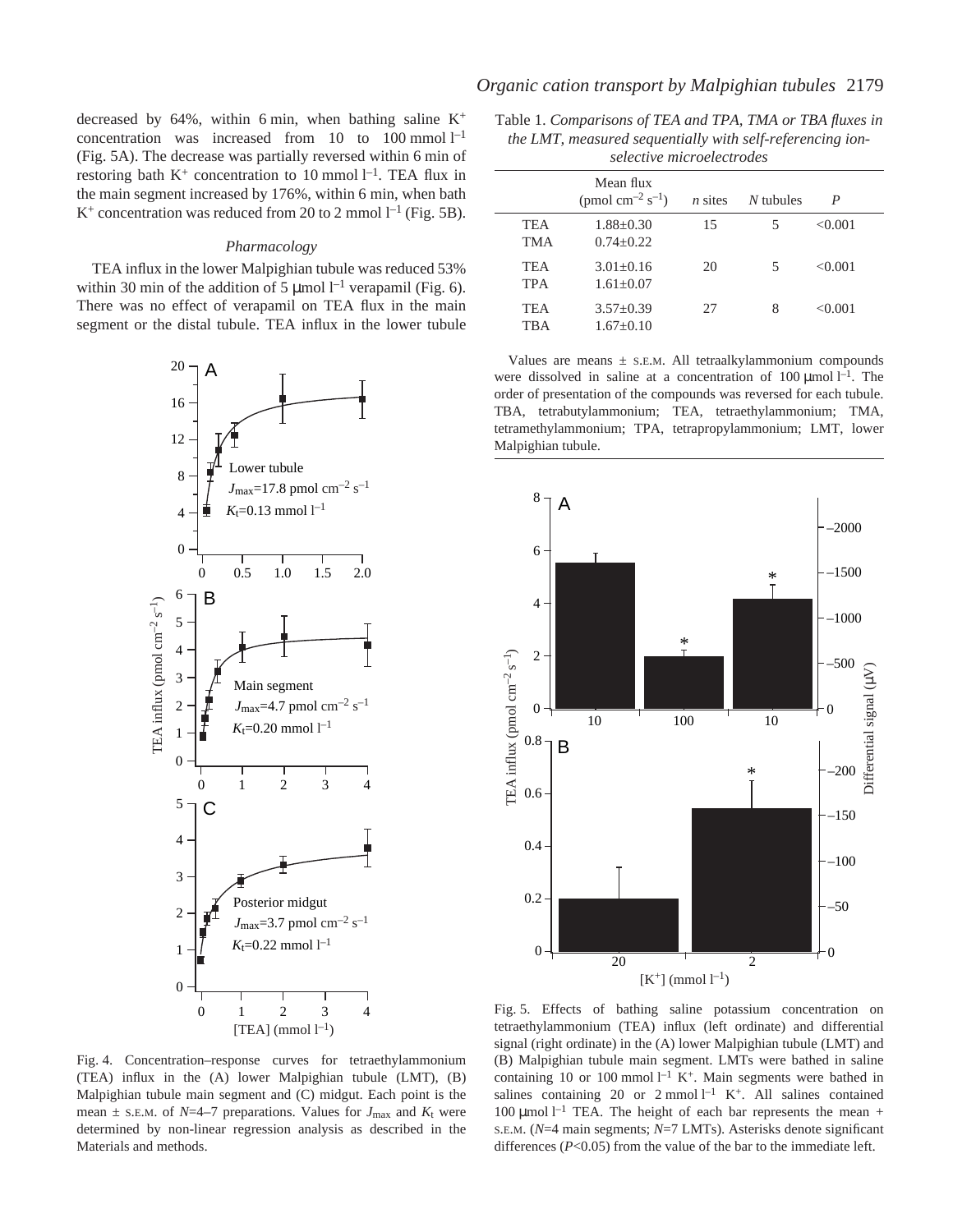

Fig. 6. Effects of verapamil on tetraethylammonium (TEA) flux (left ordinate) and differential signal (right ordinate) in the lower, main and distal segments of the Malpighian tubule. Mean values + S.E.M. (*N*=5) are shown for the same tubules before (filled bars) and 20–30 min after (open bars) the addition of verapamil (5  $\mu$ mol l<sup>-1</sup>) to saline containing  $100 \mu$ mol l<sup>-1</sup> TEA. The asterisk indicates a significant (*P*<0.05) reduction in TEA influx after the addition of verapamil.



Fig. 7. Sample recording showing the change in electrical potential of a tetraethylammonium (TEA)-selective microelectrode positioned in droplets of secreted fluid or calibration solutions. Microelectrode voltage was sampled at 3 Hz by the data acquisition system. The labels 10, 1 and 0.1 refer to calibration solutions containing 10, 1 or 0.1 mmol<sup>1-1</sup> TEA chloride, respectively, in *Drosophila* saline. BG refers to the background voltage recorded due to endogenously secreted compounds in the absence of TEA. W1 and W2 refer to secreted droplets collected from a pair of whole tubules after the addition of TEA. M1 and M2 refer to secreted droplets collected from the main segment of one of the same pair of tubules after the addition of TEA. All tubules were exposed to 100  $\mu$ mol l<sup>-1</sup> TEA in the bathing saline.

was also reduced by 70% within 10 min of the addition of  $2 \mu$ mol l<sup>-1</sup> quinidine, from 3.97 $\pm$ 1.24 pmol cm<sup>-2</sup> s<sup>-1</sup> (*N*=6 tubules) to  $1.01\pm0.43$  pmol cm<sup>-2</sup> s<sup>-1</sup>. TEA influx in the lower tubule was also reduced by  $84\%$  within  $10-20$  min of the addition of 100  $\mu$ mol l<sup>-1</sup> cimetidine, from 4.34 $\pm$ 0.69 pmol cm<sup>-2</sup> s<sup>-1</sup> (*N*=5 tubules) to 0.69±0.24 pmol cm<sup>-2</sup> s<sup>-1</sup>. Exposure to 2  $\mu$ mol l<sup>-1</sup> vinblastine resulted in a 33% decrease in TEA influx within 30 min, from  $5.01\pm0.45$  pmol cm<sup>-2</sup> s<sup>-1</sup> to  $3.32\pm0.53$  pmol cm<sup>-2</sup> s<sup>-1</sup>. TEA influx recovered to  $4.64\pm0.58$  pmol cm<sup>-2</sup> s<sup>-1</sup> within 10 min of washing off vinblastine. There was no effect of these pharmacological treatments on the basolateral membrane potential of Malpighian tubules (*N*=4–7 measurements for each drug concentration).

### *Ramsay assay of transepithelial secretion of TEA*

TEA-selective microelectrodes were first positioned in droplets collected from isolated whole Malpighian tubules set up in a Ramsay assay for 20 min prior to addition of TEA. These background measurements tested for the presence of endogenous compounds within the droplets that might interfere with the electrode signal. The electrode voltage in these droplets was equivalent to that produced by  $0.03\pm0.0$  mmol  $1^{-1}$ TEA. After  $0.1$  mmol  $l^{-1}$  TEA was added to the bathing saline, the whole tubules secreted droplets containing 1.90 $\pm$ 0.17 mmol<sup>1-1</sup> TEA (*N*=12) within 20–40 min. When the lower segment of the Malpighian tubule was pulled out of the bathing saline into the paraffin oil, the main segments of the tubules secreted fluid containing  $0.72 \pm 0.09$  mmol l<sup>-1</sup> TEA.

Fig. 7 shows a typical voltage recording in which TEA concentration was measured in fluid secreted by a pair of whole tubules before and after the addition of 0.1 mmol  $l^{-1}$ TEA to the bathing droplet and by the main segment of one tubule from the same pair.

Concentration–response curves for secretion of TEA by isolated tubules set up in Ramsay assays are shown in Fig. 8. The maximum concentration of TEA in fluid secreted by the main segment was 2.5 mmol  $l^{-1}$  (Fig. 8A). The corresponding  $J_{\text{max}}$  and  $K_t$  for TEA transport by the main segment were  $1.39$  pmol min<sup>-1</sup> tubule<sup>-1</sup> and  $0.22$  mmol  $l^{-1}$ , respectively (Fig. 8C). The maximum concentration of TEA in fluid secreted by the whole tubule was  $3.28 \text{ mmol } 1^{-1}$  $(Fig. 8B)$ . The corresponding  $J_{\text{max}}$  and  $K_t$  values for TEA transport by the whole tubules were 1.52 pmol min<sup>-1</sup> tubule<sup>-1</sup> and 0.18 mmol  $l^{-1}$ , respectively (Fig. 8D). The transport efficiency  $(J_{\text{max}}/K_t)$  of whole tubules was 1.3-fold greater than that of the main segments alone. At the lowest concentration of TEA in the bathing saline  $(5 \mu \text{mol} \, \text{m}^{-1})$ , the concentration of TEA was increased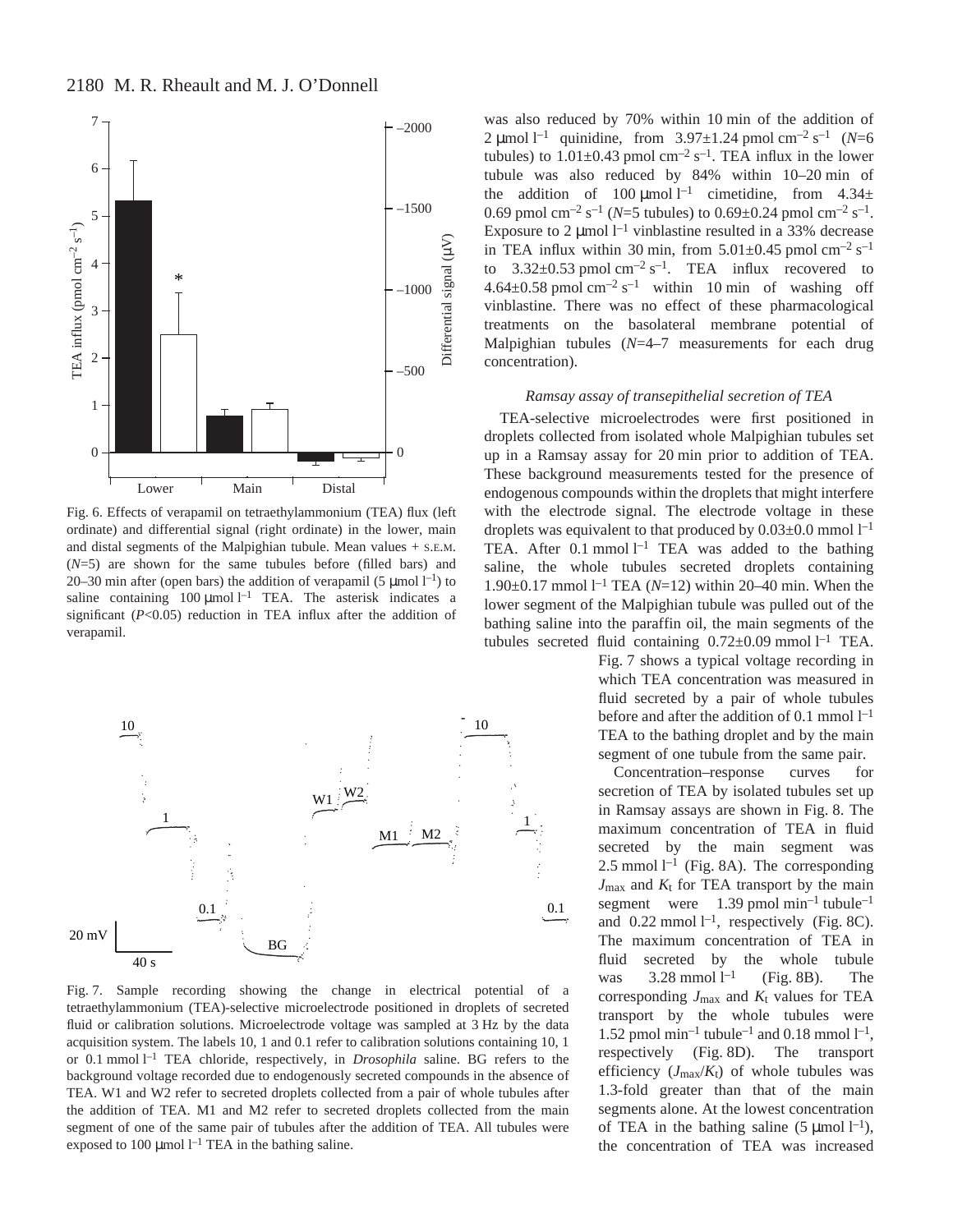

Fig. 8. Concentration–response curves for secreted fluid TEA concentration as a function of bathing saline TEA concentration for the main segment (A) and whole tubule (B). Concentration–response curves for TEA flux as a function of bathing saline TEA concentration for the main segment (C) and whole tubule (D). Each point shows the mean ± S.E.M. for *N*=6–16 main segments or 3–8 whole tubules. The insets in the upper panels reflect the corresponding arrangements of the tubules and bathing droplets. A droplet of secreted fluid (SF) is indicated by the open circle. Abbreviations U, ureter; D, distal segment; M, main segment; L, lower segment.

12-fold for the droplets collected from the main segments and 52-fold for droplets collected from whole tubules.

The effects of cimetidine on TEA secretion by isolated whole tubules bathed in saline containing  $0.1$  mmol  $l<sup>-1</sup>$  TEA are shown in Fig. 9. Addition of 0.1 and  $1.0 \text{ mmol} \, \text{l}^{-1}$ cimetidine reduced secreted fluid TEA concentration by 58% and 86%, respectively. Addition of 0.1 mmol  $l^{-1}$  cimetidine did not significantly alter the electrode signal relative to that in droplets secreted before addition of the drug. It is worth noting that there was no significant difference in the final concentration of TEA in droplets collected from tubules preincubated in cimetidine before addition of TEA and in droplets from tubules exposed first to TEA and then to cimetidine.

### **Discussion**

In this paper, we describe two novel techniques that we have used to demonstrate for the first time that insect epithelial cells actively transport the prototypical organic cation TEA. Our results show net secretion of TEA by the main and lower segments of the Malpighian tubules, the ureters and midgut in *Drosophila melanogaster*. One or both of these techniques may also be useful for near real time studies of organic cation transport by other tissues in *Drosophila* and other species.

## *Use of tetraalkylammonium-selective microelectrodes for studies of organic cation transport*

The two electrophysiological methods described in this paper facilitate non-invasive spatial and temporal analysis of the transport of TEA and other quaternary ammonium compounds. In comparison with radioisotopic methods, the TEA-SeR microelectrode technique permits low-cost, direct measurements of TEA flux with a spatial resolution of  $\sim 50 \mu$ m. Measurement of flux is provided in near real time, whereas fluxes determined from measurements using radiolabelled probes require calculation from the rate of change in cellular concentration of the probe. An additional problem with the use of radiolabelled compounds is that the highest commercially available specific activity of radiolabelled TEA is still too low to permit accurate measurement of TEA fluxes across isolated *Drosophila* tubules unless droplets are either collected over long periods of time, typically  $>30$  min, or are pooled from several tubules. The TEA-SeR microelectrode technique also has an advantage over the use of radiolabelled TEA for the determination of concentration–response experiments. The concentration–response relationship between saline TEA concentration and TEA flux is determined directly, whereas the use of radioisotopes requires dilution of  $^{14}$ C-labelled TEA with 'cold' TEA and attendant changes in specific activity. The TEA-SeR technique is not limited to secretory epithelia or those that can be perfused and is also of use for multilayered or semi-opaque tissues such as the gut, where the overlying musculature may confound measurements of fluorescence intensity of probes (e.g. NBD-TMA) transported by underlying epithelial cells.

Our second technique, the use of TEA-selective microelectrodes for analysis of secreted fluid TEA or other quaternary ammonium compounds is suitable for secretory cells or those that can be perfused. In contrast to localized measurements of TEA flux by the TEA-SeR microelectrodes, flux is calculated as the product of fluid secretion rate and secreted fluid TEA concentration, thus providing an integrated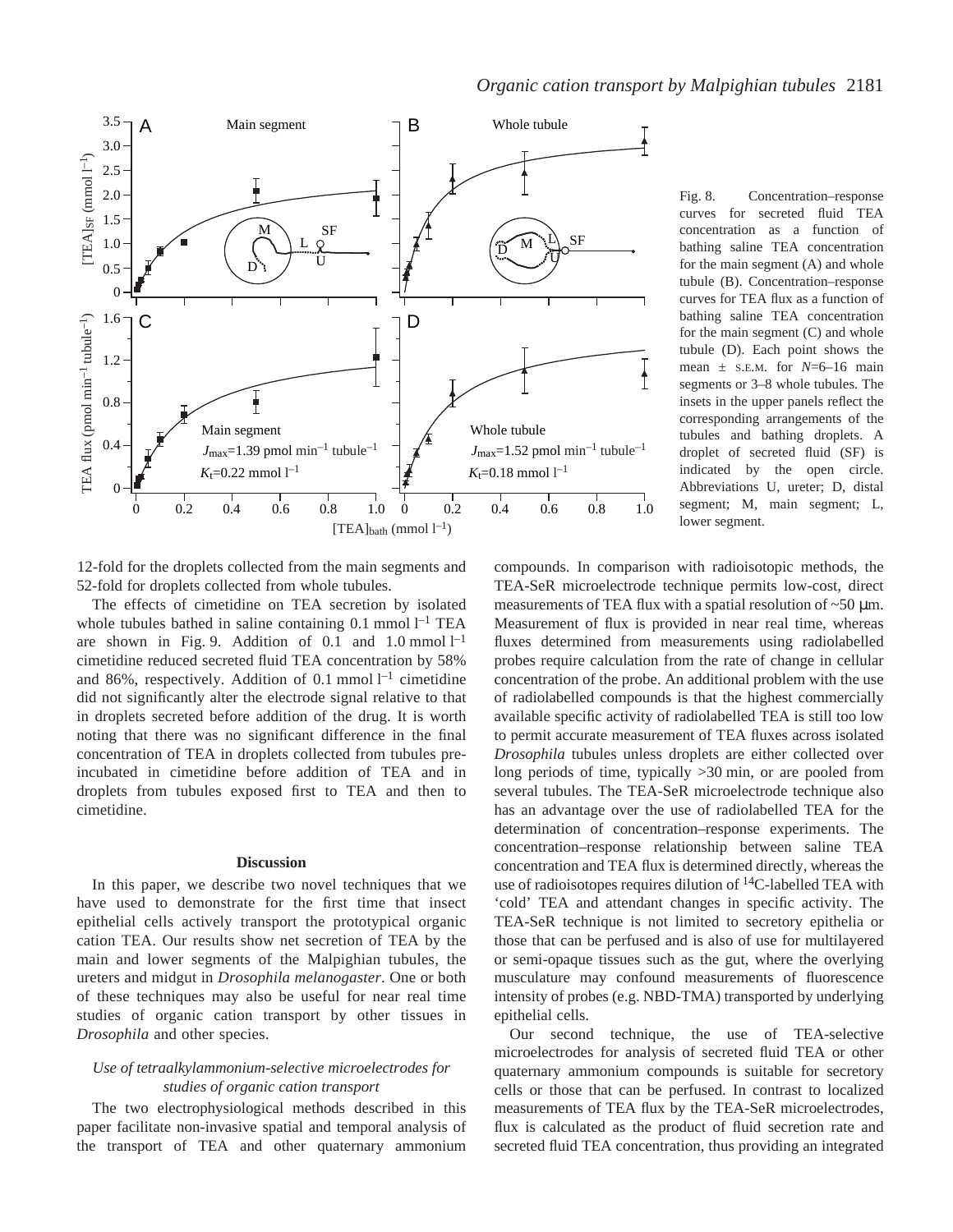

Fig. 9. Effects of (A) 0.1 mmol  $l^{-1}$  and (B) 1.0 mmol  $l^{-1}$  cimetidine on secreted fluid [TEA] for whole Malpighian tubules. Tubules were bathed in saline alone for the first 20 min. Either  $0.1$  mmol  $l^{-1}$  TEA (open symbols) or cimetidine (filled symbols) was added at 20 min. At 60 min either cimetidine (open symbols) or  $0.1$  mmol  $l^{-1}$  TEA (filled symbols) was added.

measurement of flux across the entire length of the tubule in contact with the bathing saline. Measurements of transepithelial TEA secretion by analysis of secreted fluid droplets demonstrate that the flux recorded by the TEA-SeR microelectrodes is due to transepithelial secretion of TEA, as opposed to fluxes reflecting transport of TEA across the basolateral membrane only and subsequent intracellular sequestration.

The two techniques are complementary, as both measure steady-state rates of TEA transport. Comparison of main segment maximal TEA flux (*J*max) for the modified Ramsay technique  $(1.39 \text{ pmol min}^{-1} \text{ tubule}^{-1})$ ; Fig. 8C) with the corresponding maximal flux measured with the TEA-SeR microelectrode (4.7 pmol cm<sup>-2</sup> s<sup>-1</sup>; Fig. 4) requires division by the tubule surface area  $\times$  60 to produce the units measured by the self-referencing microelectrode (pmol cm<sup>-2</sup> s<sup>-1)</sup>. Assuming that the tubule can be represented as a cylinder, a nominal surface area of the basolateral aspect of the tubule can be estimated from π*dl*, where *d* is diameter and *l* is length. Outside diameter of tubules measured with an eyepiece micrometer was  $\sim$ 46  $\mu$ m and the active length of the tubule in the modified Ramsay assay was  $\sim$  2.18 mm, giving a surface area of  $0.0032 \text{ cm}^2$ . The Ramsay assay TEA flux is therefore equivalent to 7.2 pmol cm<sup>-2</sup> s<sup>-1</sup>, which is 1.5 times greater than the flux measured directly by the TEA-SeR technique. This ratio is undoubtedly smaller, and the agreement between the two techniques closer, because our estimation of tubule surface area is based on the assumption that the tubule is a cylinder. The actual surface area of a tubule will be larger than our estimation due to the extensive infoldings of the basolateral membrane (O'Donnell and Maddrell, 1983).

The major limitation of both of our techniques is that ion exchanger electrodes based on potassium tetra-*p*chlorophenylborate are sensitive to compounds other than TEA. Although interference from  $K^+$  or other inorganic cations is negligible, the electrodes will respond to other organic cations, including quaternary ammonium compounds. Determining the relative transport of TEA and TBA, for example, requires sequential measurements of the transport of each, rather than simultaneous competition of the two species for cellular transporters. This problem extends to the use of pharmacological reagents. Verapamil, for example, interferes significantly with the electrode at high concentrations (>10  $\mu$ mol l<sup>-1</sup>). Analysis of TEA transport by *Drosophila* Malpighian tubules using TEA-selective microelectrodes is feasible nonetheless because the concentrations of verapamil that block TEA transport are well below those that cause significant interference. For application of TEA-selective microelectrodes to studies of organic cation transport by other tissues, appropriate control experiments must be conducted to determine whether the concentrations of each drug used interfere significantly with the electrode voltage.

## *Organic cation transport by* Drosophila *Malpighian tubules and gut*

Our results demonstrate TEA transport by the Malpighian tubules and posterior midgut. Given that the transepithelial potential is of the order of 30–80 mV lumen-positive (O'Donnell et al*.*, 1996) and that the lumen concentration of TEA is  $\sim$ 12-fold above that in the bath for main segments bathed in 5  $\mu$ mol l<sup>-1</sup> TEA, this indicates that TEA is actively transported across the main segment against an opposing electrochemical gradient. Similarly, the transepithelial potential in the region of the lower Malpighian tubule closest to the main segment is  $\sim$  5 mV lumen-positive (O'Donnell and Maddrell, 1995), again consistent with active transport of TEA. The transepithelial potential in the proximal portion of the lower tubule is  $\sim 15$  mV lumen-negative (O'Donnell and Maddrell, 1995), which could account for a near doubling of the concentration of TEA if the cation was in passive electrochemical equilibrium with the transepithelial potential. However, the finding that the concentration of TEA in the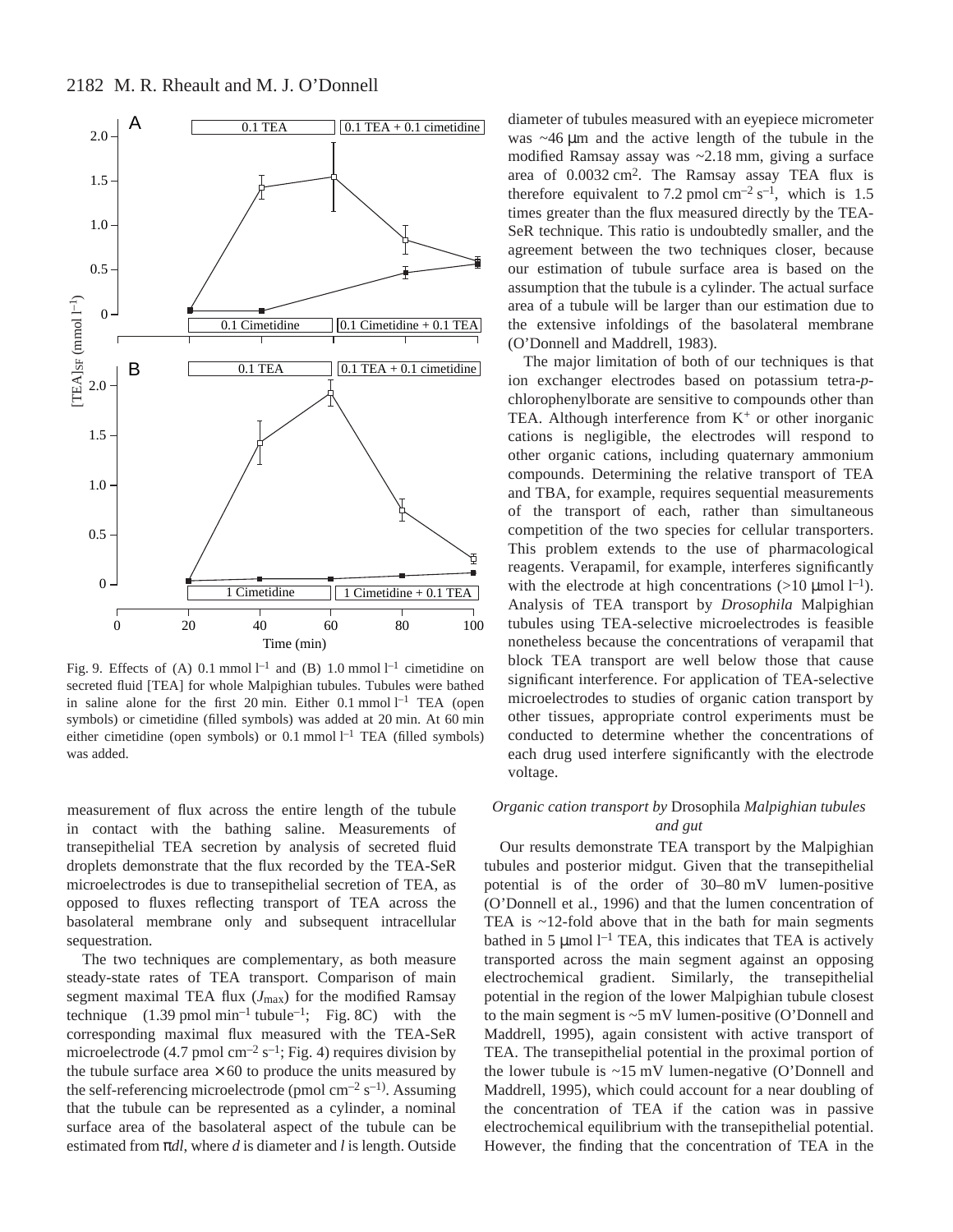lumen is ~52-fold above that in the bath for whole tubules bathed in 5  $\mu$ mol<sup>1-1</sup> TEA indicates that active transport is a feature of this region of the tubule as well. Moreover, TEA flux was maintained, albeit reduced, when the transepithelial potential was made more lumen-positive by bathing in saline containing 100 mmol  $l^{-1}$  K<sup>+</sup>. The possibility that this 52-fold increase in lumen-to-bath TEA concentration in the lower tubule is a consequence of TEA secretion by the main segment followed by fluid reabsorption in the lower tubule can be ruled out. The lower segment of the Malpighian tubule has been shown to reabsorb  $\sim$ 12% of the fluid secreted by the main segment (O'Donnell and Maddrell, 1995). This fluid reabsorption would increase the lumen-to-bath ratio of TEA from 12-fold in the main segment to ~13.5-fold in the lower tubule. The latter value is much smaller than the observed value of 52-fold in the lower segment. We therefore conclude that the luminal concentration of TEA in the lower segment is due primarily to active transport of TEA in that segment and not to secretion of TEA by the main segment and subsequent downstream reabsorption of fluid by the lower tubule.

The novel finding that the lower Malpighian tubule actively secretes the organic cation TEA is important when one considers this in the context of the physiology of the lower tubule. Previous studies have shown that the lower Malpighian tubule is involved in acidification of the urine and in active secretion of  $Ca^{2+}$  and reabsorption of  $K^+$  and  $Cl^-$  (O'Donnell and Maddrell, 1995). Our findings suggest that TEA, a known  $K^+$  channel blocker, is not using  $K^+$  channels in the lower tubule as a pathway for secretion, because TEA is secreted by lower tubules whereas  $K^+$  is reabsorbed in the lower tubule. In addition, it has been proposed in vertebrate models of organic cation transport that the apical transport of organic cations may involve an exchange of the organic cations for protons (Pritchard and Miller, 1991). The finding that the lower tubule is a favoured site for TEA secretion, together with previous evidence for acidification of the luminal fluid by the lower tubule, leads us to suggest that a mechanism for organic cation/proton exchange may be present in the apical membrane of the Malpighian tubule of *Drosophila* and deserves further investigation.

Although we have not fully characterized the mechanism of TEA transport by the Malpighian tubules of *Drosophila* in this paper, we have found considerable evidence suggesting some similarity to mechanisms previously observed in vertebrate renal systems. The value of  $K_t$  for the lower segment of the Malpighian tubule is similar to that previously reported for members of the organic cation transporter (OCT) family. In particular, our reported  $K_t$  of 132  $\mu$ mol l<sup>-1</sup> for TEA secretion by the lower Malpighian tubule is of similar magnitude to values reported previously for vertebrate renal transporters. In rat kidneys, both high-affinity  $(K_t=30-50 \text{ \mu mol } l^{-1})$  and lowaffinity ( $K_t$ =200–300 µmol  $l^{-1}$ ) basolateral sites of TEA uptake have been identified (Goralski and Sitar, 1999). The  $K_t$  for steady-state TEA secretion from the bath to the lumen of snake renal tubules is  $\sim 20 \mu$ mol l<sup>-1</sup> (Hawk and Dantzler, 1984),

whereas the *K*t for TEA uptake across the basolateral membrane of flounder renal tubules is 80  $\mu$ mol l<sup>-1</sup> (Miller and Holohan, 1987). The values of  $K_t$  for cloned organic cation transporters from rabbits expressed in COS-7 cells are 188 and 125 µmol<sup>1-1</sup> for rbOCT1 and rbOCT2, respectively (Zhang et al*.*, 2002).

In vertebrate studies, transport of TEA by OCTs is typically blocked by other organic cations such as quinidine, cimetidine and verapamil. Similarly, the results of our study show that TEA secretion by the Malpighian tubules of *Drosophila* was blocked by competing organic cations. In addition, our study has shown that TEA influx is potential dependent. TEA does not block potassium channels in the Malpighian tubules of *Drosophila* (M.R.R. and M.J.O'D., unpublished), so the effects of saline  $K^+$  concentration on membrane potential are not altered by the presence of TEA. In the main segment, bathing saline manipulations that depolarized the basolateral membrane potential resulted in decreased TEA influx while in the main segment bathing saline manipulations that hyperpolarized the basolateral membrane potential increased TEA influx. These results parallel those observed in the transport of TEA by flounder renal tubules (Smith et al., 1988).

It is worth noting that an orthologue of the basolateral OCTs of vertebrate kidney, designated Orct, has been demonstrated in a larval *Drosophila* cDNA library (Taylor et al*.*, 1997). Tissue-specific expression patterns and substrate affinities of Orct remain to be elucidated in both adult and larval *Drosophila*. TEA transport across the lower tubule was sensitive to verapamil, whereas there was no effect of the drug on TEA transport across the main segment. This may suggest the involvement of more than one transporter for TEA secretion by the LMT. Specifically, in addition to our suggestion above of an organic cation/proton exchanger, inhibition by verapamil suggests the additional involvement of a p-glycoprotein-like transport mechanism for TEA in the lower tubule that is not involved in the secretion of TEA by the main segment.

We also demonstrated transport of TEA by the posterior midgut. The fluxes across the anterior midgut near the proventriculus were negligible, whereas a small efflux of TEA was recorded across the hindgut and rectum. The latter observation may reflect passive leakage of TEA from the lumen of the hindgut/rectum after accumulation of TEA upstream in the lumen of the midgut and/or Malpighian tubules and ureter. The role of TEA transport by the posterior midgut may be to minimize absorption of potentially toxic organic cations from the gut lumen into the haemolymph.

In summary, we have used TEA-selective microelectrodes to show for the first time that the insect Malpighian tubule and gut secrete the prototypical organic cation TEA with characteristics reminiscent of those observed in studies of vertebrate renal epithelia. Further understanding of organic cation secretion in insects will require a detailed characterization of the mechanisms of basolateral uptake and apical transport of TEA in the Malpighian tubules.